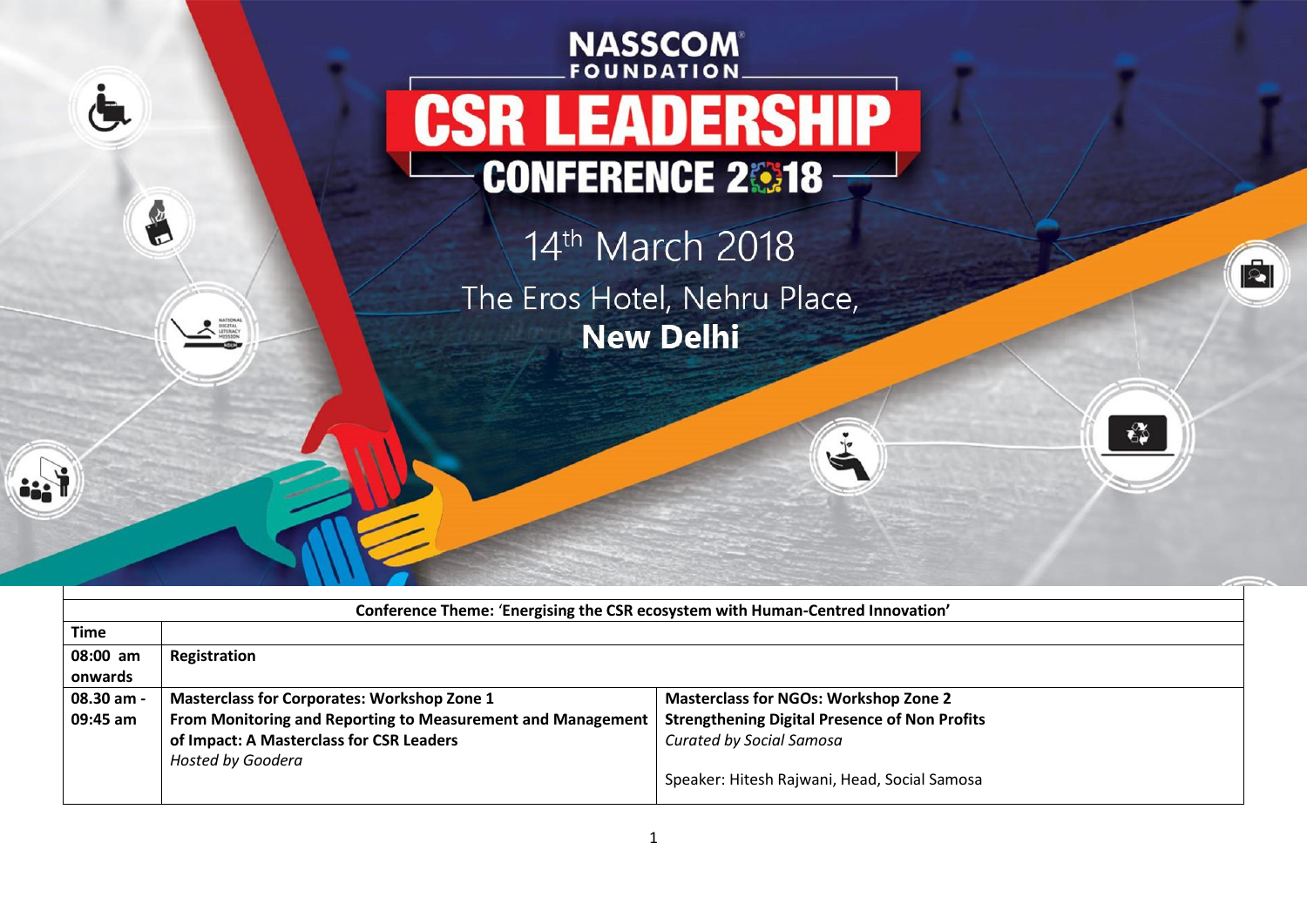|             | Speaker: Richa Bajpai, Founder and Co-CEO, Goodera                                                                                                                          |                                                        |                                                |  |  |  |
|-------------|-----------------------------------------------------------------------------------------------------------------------------------------------------------------------------|--------------------------------------------------------|------------------------------------------------|--|--|--|
|             |                                                                                                                                                                             |                                                        |                                                |  |  |  |
|             |                                                                                                                                                                             |                                                        |                                                |  |  |  |
|             |                                                                                                                                                                             |                                                        |                                                |  |  |  |
|             |                                                                                                                                                                             |                                                        |                                                |  |  |  |
| 09:45 am -  | <b>Tea Break</b>                                                                                                                                                            |                                                        |                                                |  |  |  |
| 10:00 am    |                                                                                                                                                                             |                                                        |                                                |  |  |  |
|             |                                                                                                                                                                             |                                                        |                                                |  |  |  |
| 10:00 am -  | <b>Inaugural Session - Igniting Human Centred Innovation</b>                                                                                                                |                                                        |                                                |  |  |  |
| 10:45 am    | Hall 1                                                                                                                                                                      |                                                        |                                                |  |  |  |
|             |                                                                                                                                                                             |                                                        |                                                |  |  |  |
|             | Keynote Speaker: Kris Gopalakrishnan, Chairman, Axilor Ventures, Co-founder, Infosys<br>Keynote Speaker: Raman Roy, Chairman, NASSCOM, Chairman & MD, Quatrro BPO Solutions |                                                        |                                                |  |  |  |
|             | Arun Seth, Chairman, NASSCOM Foundation                                                                                                                                     |                                                        |                                                |  |  |  |
|             | Shrikant Sinha, CEO, NASSCOM Foundation                                                                                                                                     |                                                        |                                                |  |  |  |
|             |                                                                                                                                                                             |                                                        |                                                |  |  |  |
| 10:45 am -  | <b>Opening Plenary: Digital Transformation and Sustainable Development Goals</b>                                                                                            |                                                        |                                                |  |  |  |
| 11:45 am    | Mega plenary session with senior change makers to deliberate on the 'what next' in technology for good.                                                                     |                                                        |                                                |  |  |  |
|             | Hall 1                                                                                                                                                                      |                                                        |                                                |  |  |  |
|             |                                                                                                                                                                             |                                                        |                                                |  |  |  |
|             | Ramanan Ramanathan, Mission Director, Atal Innovation Mission                                                                                                               |                                                        |                                                |  |  |  |
|             | Dr. Harsh Vinayak, Senior Vice President, BPO & Shared Services, NTT DATA                                                                                                   |                                                        |                                                |  |  |  |
|             | Moutushi Sengupta, Director, India Office, MacArthur Foundation                                                                                                             |                                                        |                                                |  |  |  |
|             | Leonardo Ortiz Villacorta, Global Field Director, Microsoft Philanthropies                                                                                                  |                                                        |                                                |  |  |  |
|             | Moderator - Annurag Batra, Chairman and Editor in Chief, BusinessWorld                                                                                                      |                                                        |                                                |  |  |  |
| 11:45 am -  | <b>Tea Break</b>                                                                                                                                                            |                                                        |                                                |  |  |  |
| 12:00 pm    |                                                                                                                                                                             |                                                        |                                                |  |  |  |
| 12:00 noon  | Keeping our Children Safe in the Digital Age                                                                                                                                | <b>Catalysing Gender Equality - From Grassroots to</b> | Closed Door Breakaway - By Invite: Workshop    |  |  |  |
| $-01:00$ pm | An informative panel discussion on the wide scope of                                                                                                                        | Workplace                                              | Zone 1                                         |  |  |  |
|             | cyber threats for children and the possible online                                                                                                                          | <b>Hosted by Change Alliance</b>                       |                                                |  |  |  |
|             | child protection                                                                                                                                                            | Hall 2                                                 | <b>E-Waste Management from compliance &gt;</b> |  |  |  |
|             | Hall 1                                                                                                                                                                      |                                                        | sustainability                                 |  |  |  |
|             |                                                                                                                                                                             |                                                        |                                                |  |  |  |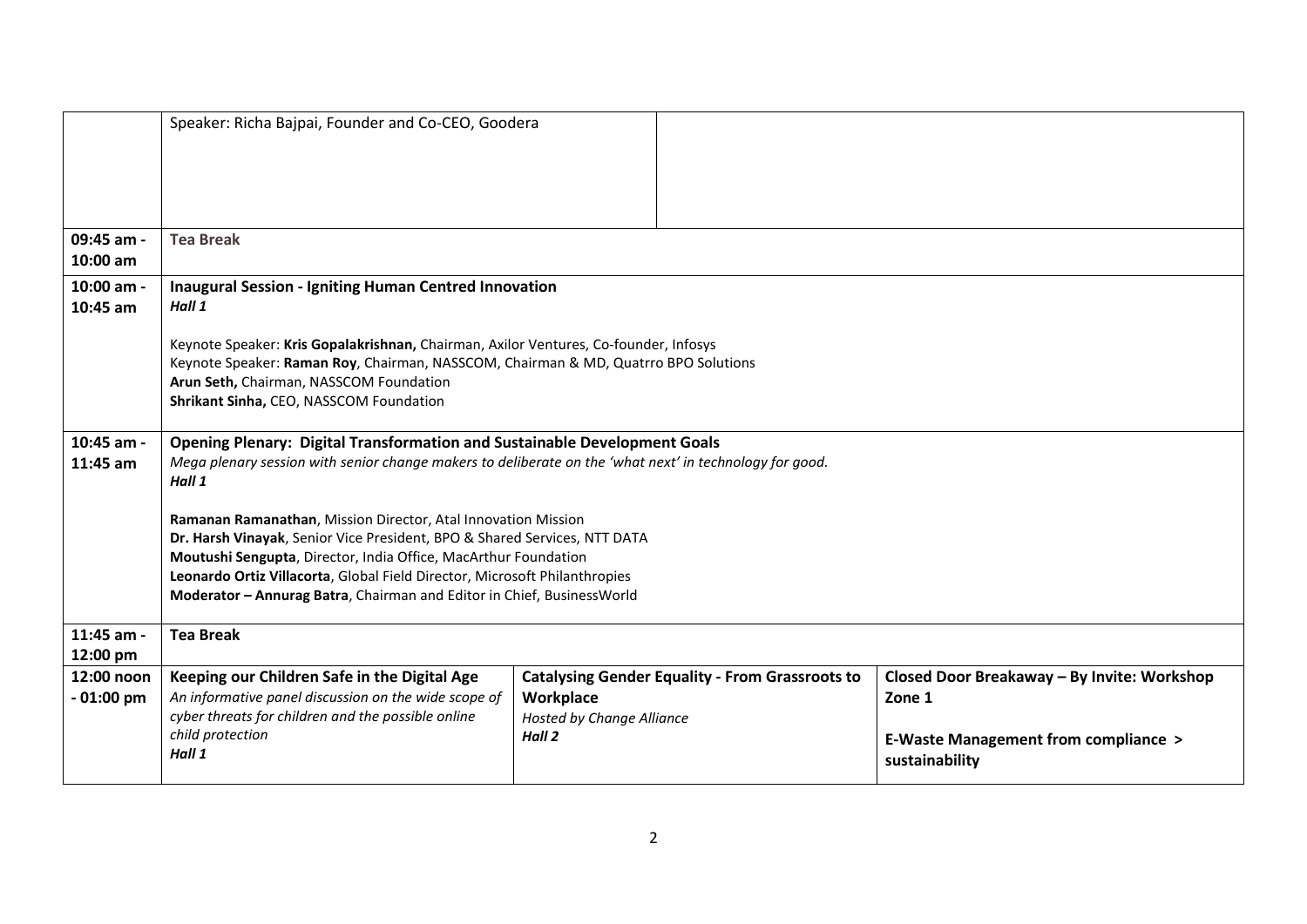| 01:00 pm-<br>02:00 pm | Chitra Sood, Director, Business Management,<br>Dr. Karnika Seth, Cyber Law Expert, Advocate,<br>Microsoft India (R&D) Private Limited<br>Supreme Court<br>Rama Vedashree, CEO, Data Security Council of India<br>Lavanya Shrinagesh, Vice President, Diversity and CSR,<br>Sonal Kapoor, CEO, Protsahan<br>Genpact<br>Deepak Maheshwari, Director - Govt. Affairs, India<br>Avinav Kumar, Head of Programmes, Phia Foundation<br>and ASEAN, Symantec<br>Annie Namala, Executive Director, Centre for Social<br>Session Chair: Dr. Yasmin Ali Haque, UNICEF India<br>Equity & Inclusion<br>Moderator: Anand Kumar Bolimera, CEO Change<br>Alliance<br><b>Networking Lunch</b> |                                                                                                                                                                                                                                                                                                                                                                                                                                                                             | A Roundtable on the e-waste management rules and<br>its implications on the larger landscape.                                                                                                                               |                                                                                                                                                                                                                                                                                 |
|-----------------------|------------------------------------------------------------------------------------------------------------------------------------------------------------------------------------------------------------------------------------------------------------------------------------------------------------------------------------------------------------------------------------------------------------------------------------------------------------------------------------------------------------------------------------------------------------------------------------------------------------------------------------------------------------------------------|-----------------------------------------------------------------------------------------------------------------------------------------------------------------------------------------------------------------------------------------------------------------------------------------------------------------------------------------------------------------------------------------------------------------------------------------------------------------------------|-----------------------------------------------------------------------------------------------------------------------------------------------------------------------------------------------------------------------------|---------------------------------------------------------------------------------------------------------------------------------------------------------------------------------------------------------------------------------------------------------------------------------|
| 02:00 pm -            | <b>Making CSR count in Combatting</b>                                                                                                                                                                                                                                                                                                                                                                                                                                                                                                                                                                                                                                        | <b>Impact Talks: Emerging Technologies in</b>                                                                                                                                                                                                                                                                                                                                                                                                                               | <b>Closed door</b>                                                                                                                                                                                                          | <b>Closed door Breakaway</b>                                                                                                                                                                                                                                                    |
| 03:00 pm              | <b>Environmental Challenges of the Country</b><br>A panel discussion on the scope for CSR interventions<br>to create positive environmental change<br>Hall 1<br>Ankur Dasgupta, Vice President, Marketing, NTT<br><b>DATA</b><br>Chandan Bhavnani, Executive Vice President,<br>Responsible Banking, YES BANK<br>Raghuvansh Saxena, CEO, Earthwatch Institute India<br>Session Chair: Shrikant Sinha, CEO NASSCOM<br>Foundation                                                                                                                                                                                                                                              | <b>Development</b><br>Informative presentations on use-case scenarios with<br>new technology for development<br>Hall 2<br>Nishith Pathak, VP and R&D Lead, Accenture<br><b>Technology Labs</b><br>Harish Krishnan, MD, Public Affairs & Strategic<br>Engagements, CISCO India<br>Kishore Balaji, Director - Corporate Affairs, South Asia<br>at Intel<br>Nirav Chokshi, Managing Director, CIB Technology, J.P.<br>Morgan<br>Poorvi Shah, Chief Executive Officer, Katalyst | Breakaway - By Invite<br><b>Workshop Zone 1</b><br><b>Building a Disability</b><br><b>Confident Organization</b><br>- a workshop on the<br><b>RPD act and next steps</b><br>Speaker: P Rajasekharan,<br>Co-founder, v-shesh | - By Invite<br><b>Workshop Zone 2</b><br><b>Design Thinking for</b><br><b>Development Initiatives</b><br>Speaker: Radharani Mitra,<br><b>Global Creative Advisor</b><br><b>National Creative Director</b><br>& Executive Producer<br><b>BBC Media Action (India)</b><br>Limited |
| 03:00 pm -            | <b>Community Development Initiatives</b>                                                                                                                                                                                                                                                                                                                                                                                                                                                                                                                                                                                                                                     | <b>New Frontiers in Med-Tech</b>                                                                                                                                                                                                                                                                                                                                                                                                                                            |                                                                                                                                                                                                                             |                                                                                                                                                                                                                                                                                 |
| 04:00 pm              | A panel discussion on the experiences of change<br>makers attempting transformational work with<br>grassroots communities.<br>Hall 1                                                                                                                                                                                                                                                                                                                                                                                                                                                                                                                                         | A panel discussion on new technology solutions to<br>bring healthcare services to the masses<br>Hall 2<br>Sujay Santra, Founder and CEO, iKure                                                                                                                                                                                                                                                                                                                              |                                                                                                                                                                                                                             |                                                                                                                                                                                                                                                                                 |
|                       | Mangesh Wange, CEO, Swades Foundation<br>Tinni Sawhney, CEO, Aga Khan Foundation<br>Shubhangi Sharma, Executive Director, Indian Public<br><b>Library Movement</b>                                                                                                                                                                                                                                                                                                                                                                                                                                                                                                           | Pranav Maranganty, Head - Health Technologies,<br>Public Health Foundation of India<br>Sameer Sawarkar, Co-Founder and CEO,<br>Neurosynaptic Communications                                                                                                                                                                                                                                                                                                                 |                                                                                                                                                                                                                             |                                                                                                                                                                                                                                                                                 |